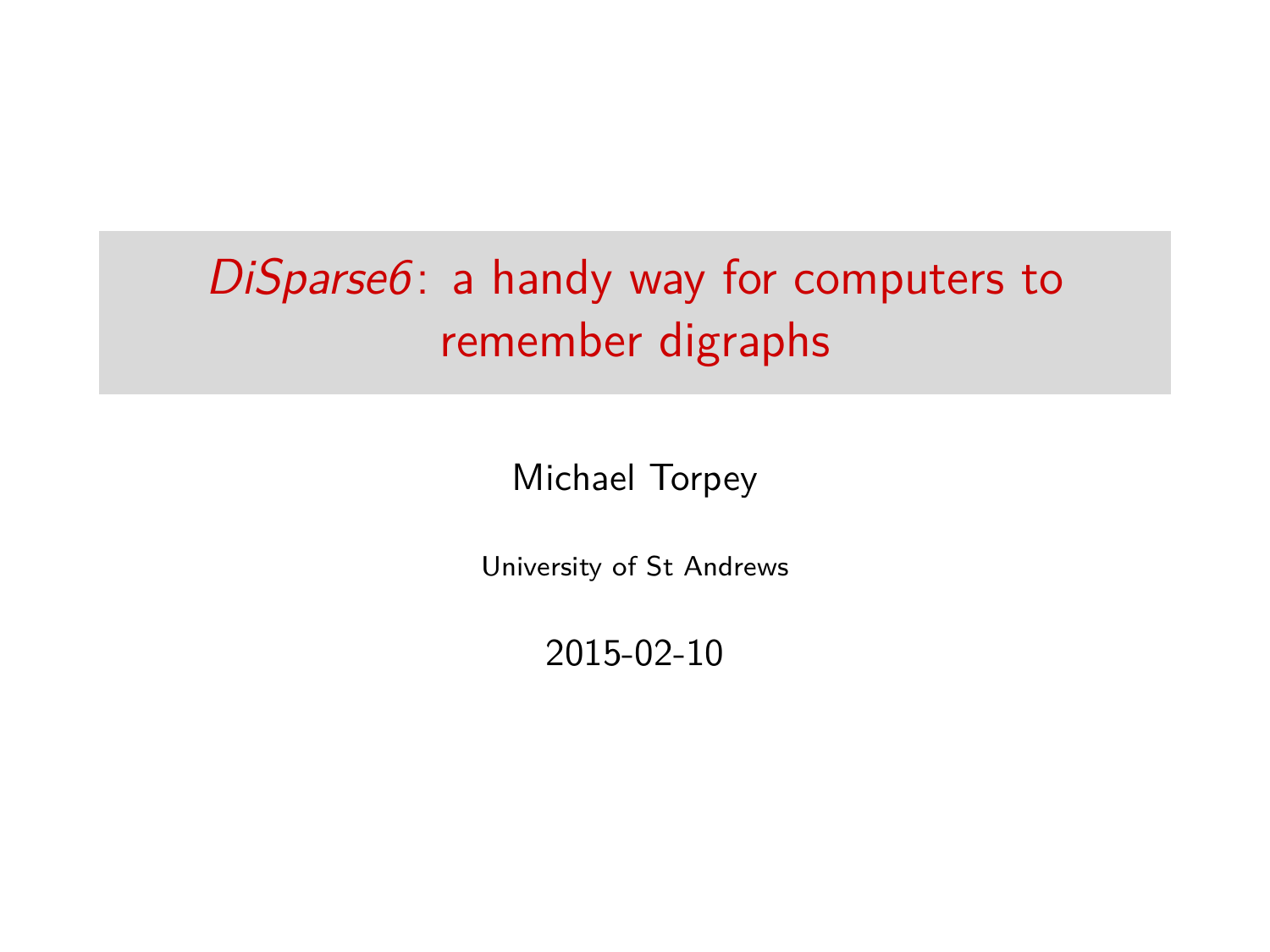#### Representing digraphs

How do we represent this digraph?

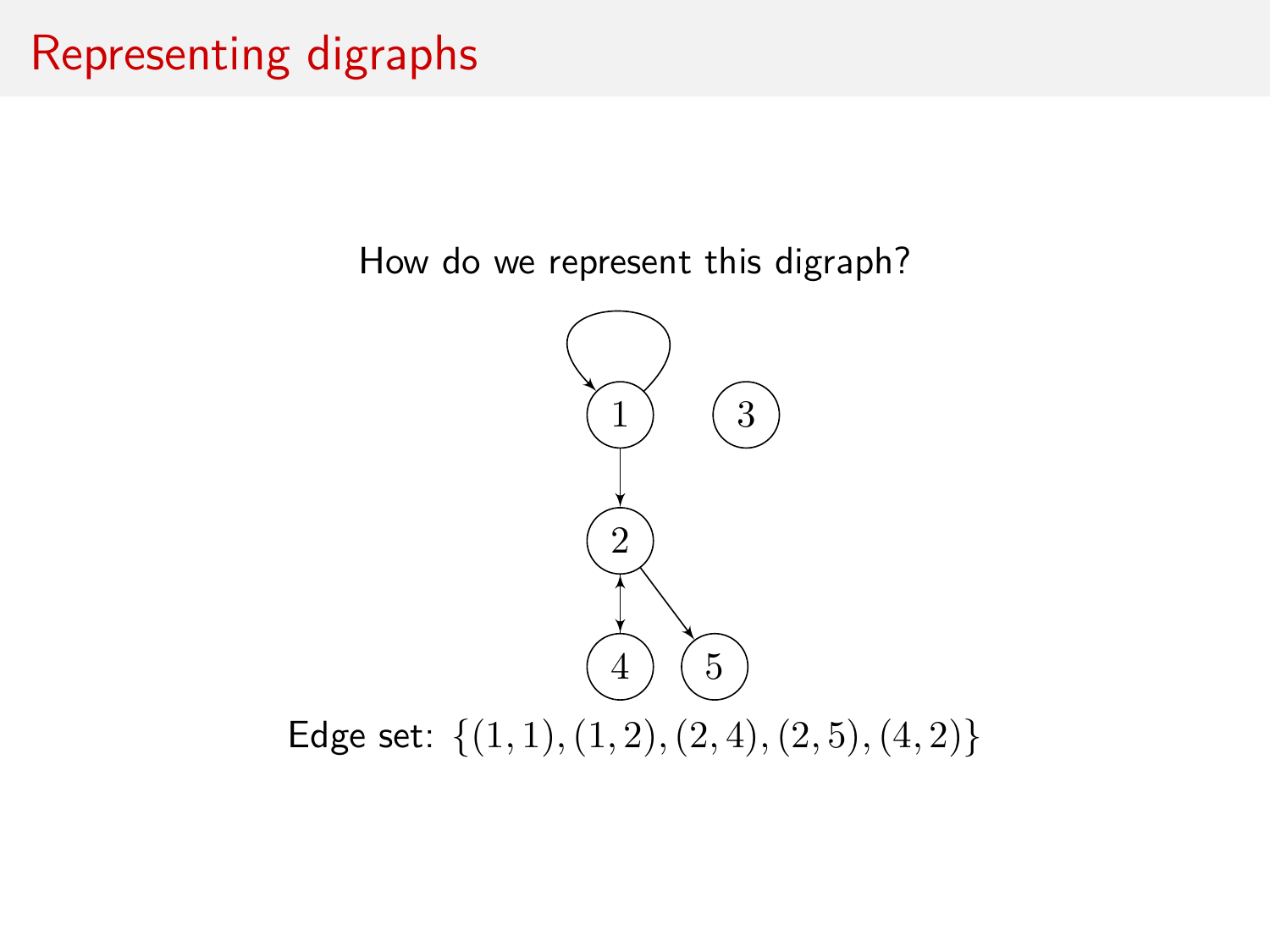The adjacencies/edge-set approach: DiSparse6

- Edge set:  $\{(1, 1), (1, 2), (2, 4), (2, 5), (4, 2)\}$
- $\blacktriangleright$  (2*,* 4) (1*,* 1) (1*,* 2) (2*,* 4) (2*,* 5)
- $\blacktriangleright$  (1, 3) (0, 0) (0, 1) (1, 3) (1, 4)
- <sup>I</sup> 1 **3** 0 **1** 1 **5** 0 **0** 1 **0** 1 **3** 0 **1** 1 **1**
- <sup>I</sup> 1 **011** 0 **001** 1 **101** 0 **000** 1 **000** 1 **011** 0 **001** 1 **001**
- ▶ 101100 011101 000010 001011 000110 011111
- $\blacktriangleright$  44 29 02 11 06 31
- $\blacktriangleright$  107 92 65 74 69 94
- $\triangleright$  k \ A J E ^
- $\blacktriangleright$  . Dk\AJE^ (9 characters)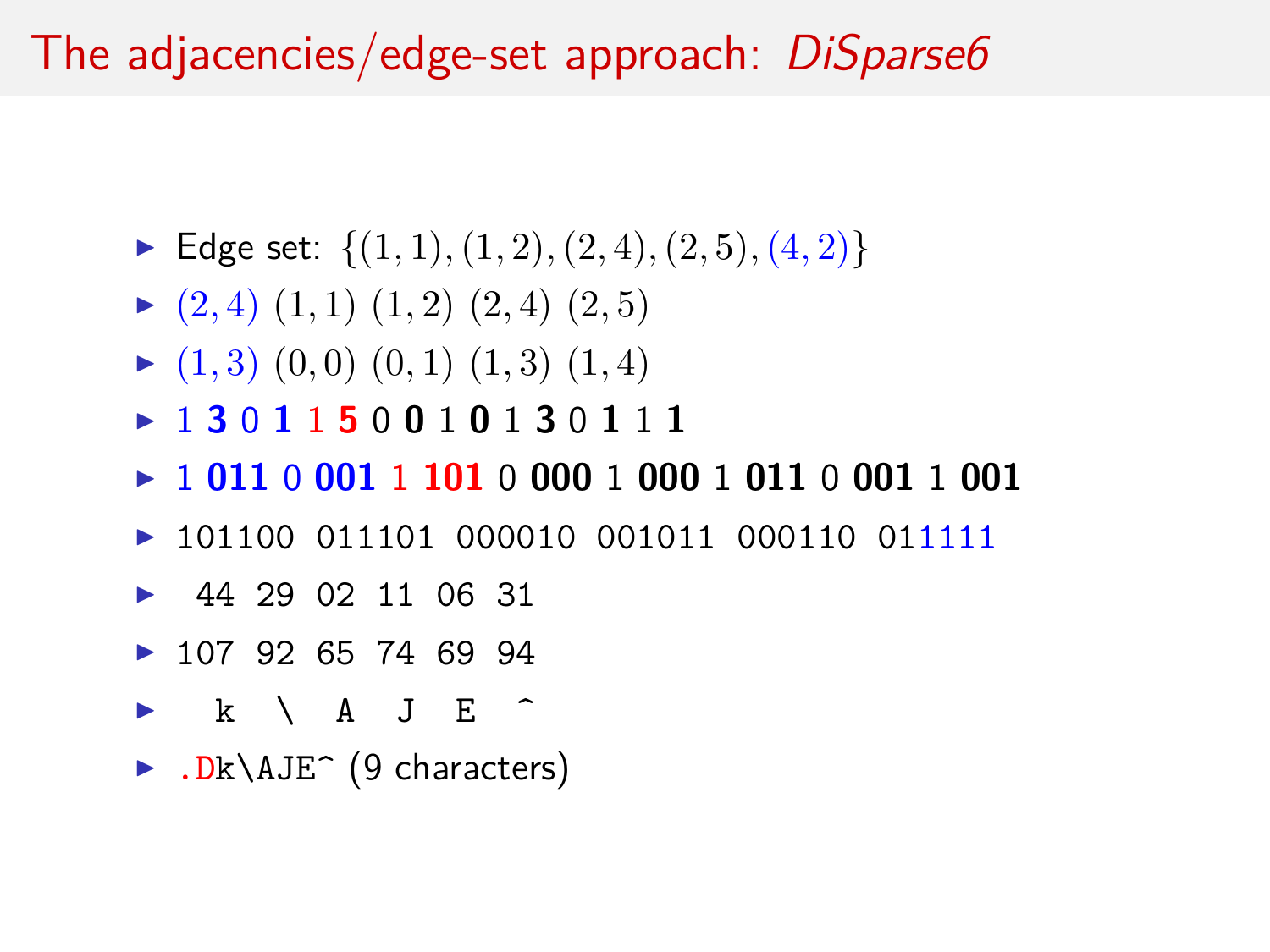#### How to convert edges to DiSparse6

```
Start with v := 0Consider the next pair (a, b) in the list.
while there are still pairs left do
   We want v = b.
   if v = b then
       Print bit 0
   else if v < b then
       Print bit 1
       Increment v by 1
   end if
   if v < b (still!) then
       Print b
       Set v := belse if v = b then
       Print a
       Move onto the next pair (a, b)
   end if
   (When you finish the decreasing edges, print 1 n and reset v := 0)
end while
```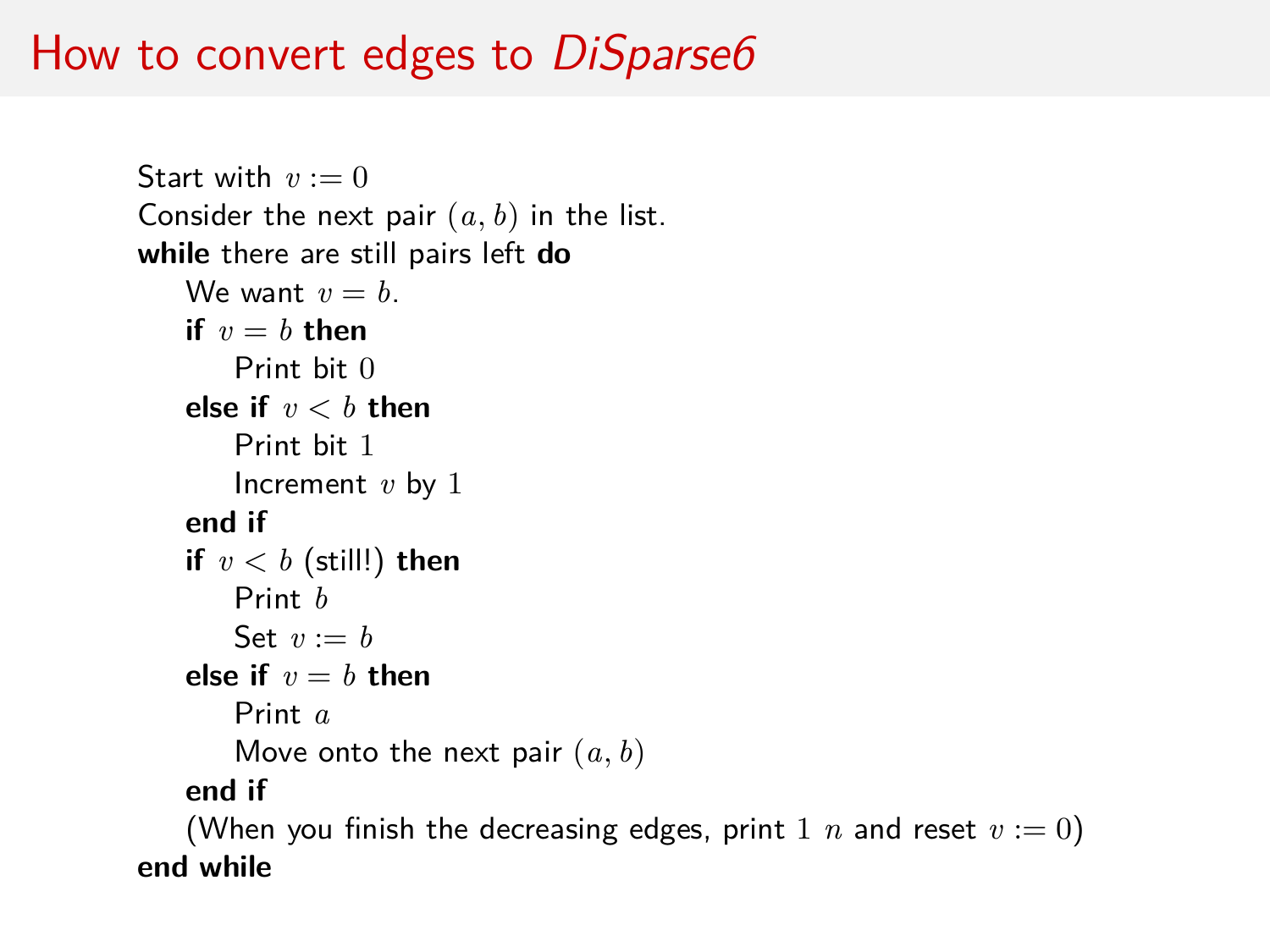# **ASCII** table

| 63 | ? | 79 | 0 | 95  |            | 111 | $\circ$        |
|----|---|----|---|-----|------------|-----|----------------|
| 64 | Q | 80 | P | 96  | $\epsilon$ | 112 | p              |
| 65 | A | 81 | Q | 97  | a          | 113 | q              |
| 66 | В | 82 | R | 98  | b          | 114 | r              |
| 67 | С | 83 | S | 99  | C          | 115 | S              |
| 68 | D | 84 | Τ | 100 | d          | 116 | t              |
| 69 | Ε | 85 | U | 101 | e          | 117 | u              |
| 70 | F | 86 | V | 102 | f          | 118 | $\overline{V}$ |
| 71 | G | 87 | W | 103 | g          | 119 | W              |
| 72 | Η | 88 | Χ | 104 | h          | 120 | X              |
| 73 | Ι | 89 | Υ | 105 | i          | 121 | у              |
| 74 | J | 90 | Ζ | 106 | j          | 122 | $\mathbf{z}$   |
| 75 | Κ | 91 | Г | 107 | k          | 123 | ſ              |
| 76 | L | 92 |   | 108 | 1          | 124 |                |
| 77 | Μ | 93 | ] | 109 | m          | 125 | }              |
| 78 | N | 94 | ∼ | 110 | n          | 126 | ~              |